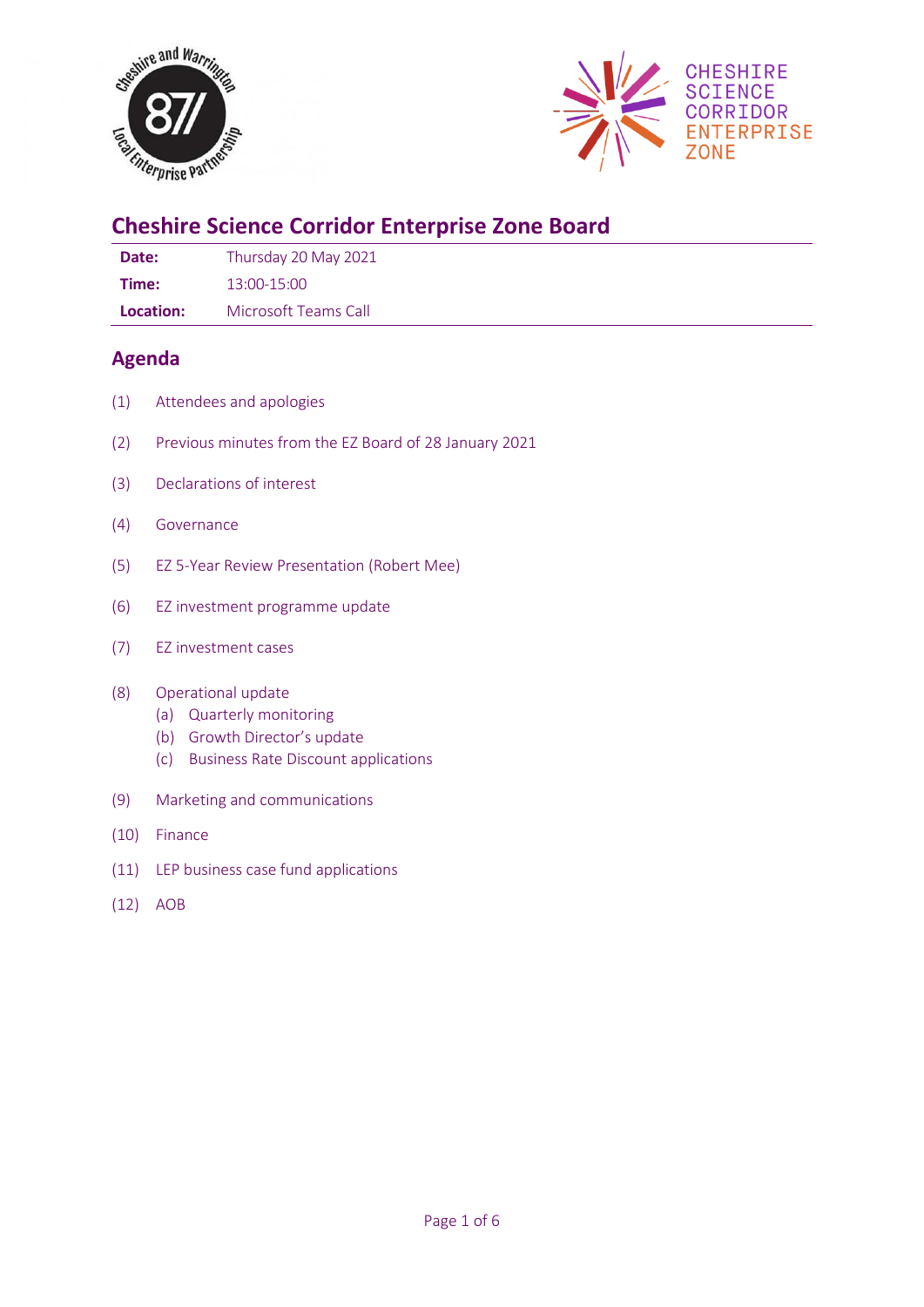# **Item 1 – Attendees and Apologies**

#### **EZ Board Members:**

Robert Mee, Chair of EZ Board and LEP Board Member Peter Broxton, LEP Board Member and Vice Chair of the EZ Board Cllr Richard Beacham, Cheshire West & Chester Council Tony Bochenski, Independent Member Cllr Russ Bowden, Warrington Borough Council Chris Farrow, Independent Member Nicola Heron, Independent Member Linda Hilton, Independent Member Loren Jones, LEP Board Member Katie McConnell, LEP Engagement Board Member Cllr Amanda Stott, Cheshire East Council

#### **In Attendance:**

John Adlen, Cheshire and Warrington LEP Gemma Davies, Cheshire West and Chester Council Stephen Fitzsimons, Warrington & Co. Philip Kerr, Cheshire East Council Joel Tagg, Cities & Growth Unit Martin Wood, Cities & Growth Unit

#### **Apologies:**

Philip Cox, Cheshire and Warrington LEP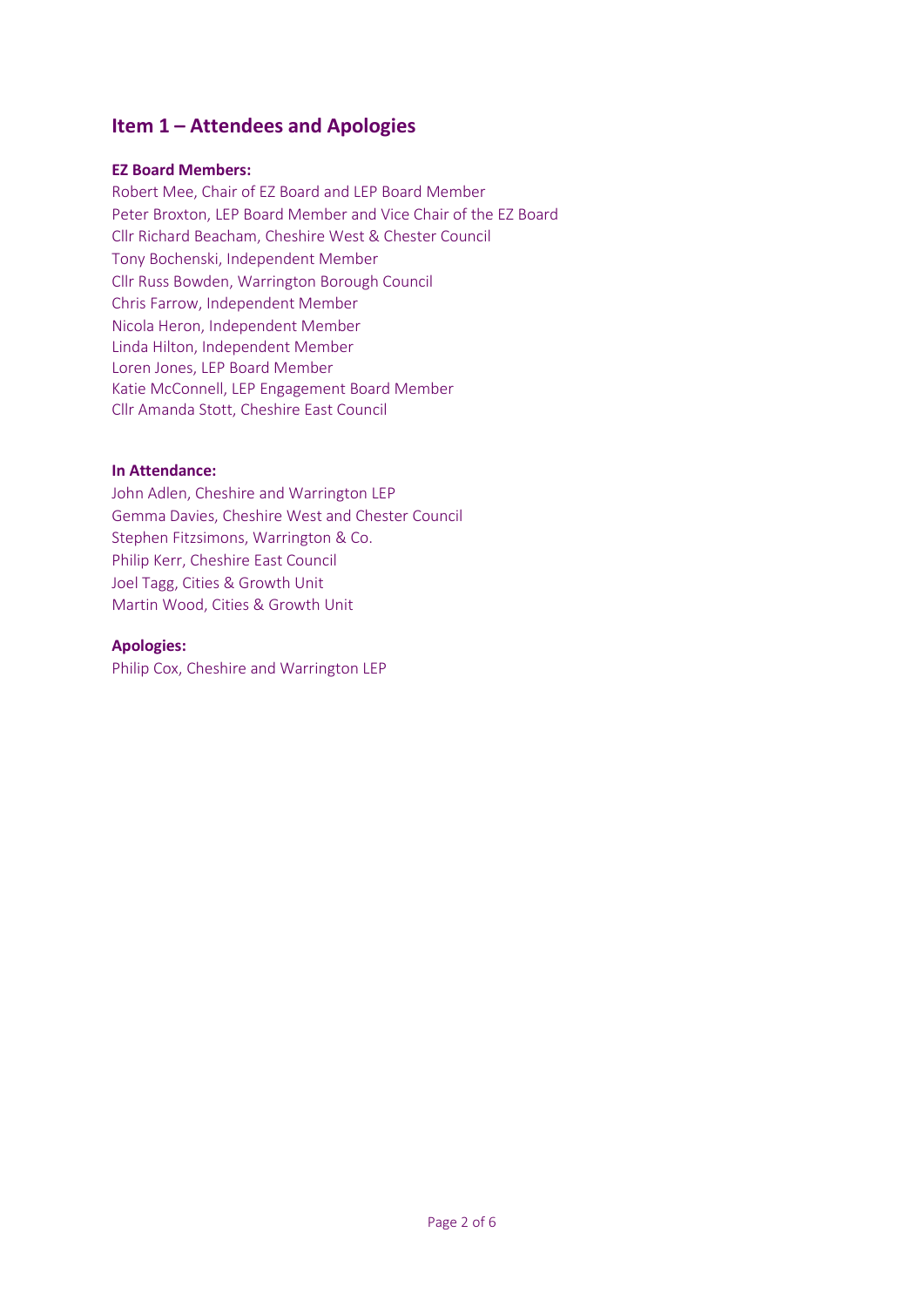# **Item 2 – Previous Minutes**

Attached as Appendix A.

# **Item 3 – Declarations of interest**

EZ Board members and attendees to declare any personal or professional interests in an agenda item in line with the Cheshire and Warrington Local Enterprise Partnership's Local Assurance Framework.

Any Board member or attendee declaring an interest can remain in the meeting while the item is discussed but are only allowed to answer direct questions about that item and should refrain from promoting the item in any way.

### **Item 4 – Governance**

#### **Item 4a) New Chair**

Robert Mee will step down after as the Chair of the EZ Board at the end of May and Peter Broxton will take over as the new chair of the new Growth Corridors Board which will incorporate the EZ Board.

#### **Item 4b) Changes in membership**

Following the LEP's recent recruitment of new Board and Sub-Committee members, Annette McDonald has stepped down from the EZ Board to take up the position of Chair of the Local Transport Board. Loren Jones will join the new Growth Corridors Board as Vice-Chair and Linda Hilton and Nicola Heron join as independent Board members.

#### **Item 5 – EZ 5-year review**

Robert Mee will give a presentation to the Board on the first 5-years of the Enterprise Zone.

# **Item 6 – EZ investment programme**

The table below provides the latest position on the approved EZ investments.

| Project                    | <b>Total Project</b><br>Cost(f) | <b>Total EZ</b><br><b>Investment</b> | <b>EZ Investment</b><br><b>Drawn Down to</b> | <b>Remainder to be</b><br>Drawn Down (£) |
|----------------------------|---------------------------------|--------------------------------------|----------------------------------------------|------------------------------------------|
|                            |                                 | <b>Committed (£)</b>                 | Date $(f)$                                   |                                          |
| Glasshouse                 | 27,800,000                      | 3,872,876                            | 3,872,876                                    |                                          |
| Aviator Phase 1            | 10,786,918                      | 1,701,418                            | 1,208,854*                                   |                                          |
| Helix Phase 2              | 3,728,223                       | 669,347                              | 656,992*                                     |                                          |
| Newport Rhino              | 6,187,228                       | 792,670                              | 792,670                                      | ٠                                        |
| New Bridge Road Substation | 1,698,180                       | 590,857                              | 590,857                                      |                                          |
| Quadrant Phase 2           | 13,340,000                      | 3,618,000                            | ٠                                            | 3,618,000                                |
| Blocks 22-24 Alderley Park | 4,000,000                       | 4,000,000                            | 936,115                                      | 3,063,885                                |
| <b>Aviator Phase 2</b>     | 7,304,479                       | 1,024,156                            | $\overline{\phantom{a}}$                     | 1,024,156                                |
| <b>Total</b>               | 74,845,028                      | 16,269,324                           | 8,058,364                                    | 7,706,041                                |

\*Outturn investment less than anticipated in the business case

- **Aviator Phase 1** final claim received for £16,325, which means that the total EZ investment was £492,564 lower than anticipated in the business case.
- **Aviator Phase 2** Legal agreement completed in December 2020. The developer expects to start on site within the next 6 months.
- **Blocks 22-24 Alderley Park** MSCP has completed and the conversion of Blocks 22-24 is underway. Blocks 23/24 is expected to complete in March 2022 with Block 22 expected to complete in June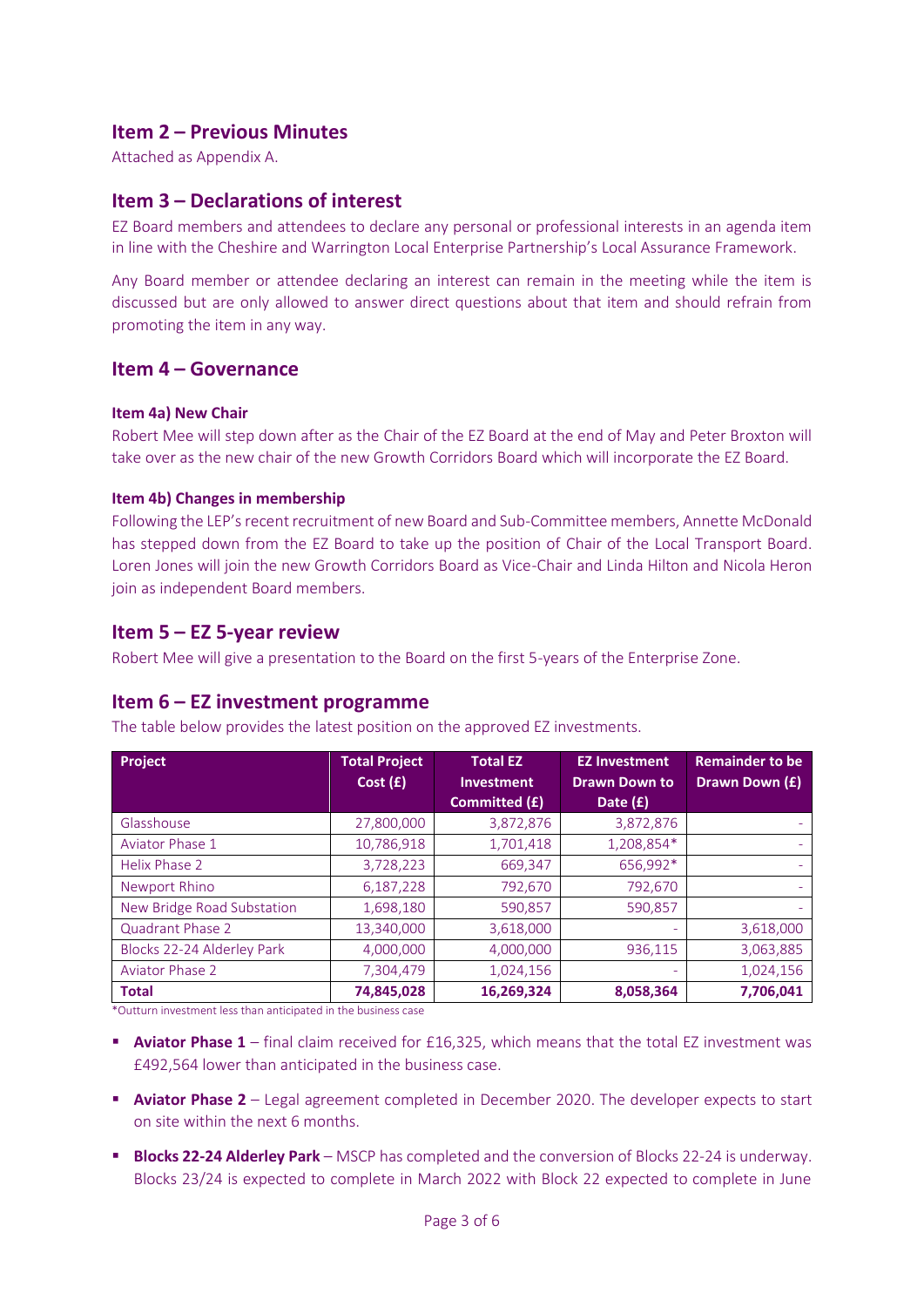2022. We have commenced discussions with Bruntwood about the next phase of EZ investment in site, which is likely to be a further 100,000 sq ft of laboratory space.

- **Quadrant Phase 2** All five units now fully and an indicative claim figure of £852,152 has been received from Birchwood Park. This is significantly lower than the total investment envelope of £3.6m approved by the EZ Board, largely due to the speed with which the units were let. There is still up to £1m available to Birchwood Park to draw down within the next 2-years for electricity infrastructure if required. Nevertheless, this represents a significant saving on the anticipated investment required from the LEP.
- **EXECT PARK INCO PROPERT IS NOTED FINE IN EXECT PROPERTY IS NOTED FOR THE VEHIT OF SHIP IS NOTED FINE THE REMAINDER OF THE POST OF THE POST OF THE POST OF THE POST OF THE POST OF THE POST OF THE POST OF THE POST OF THE POS** the site from CWaC and we are anticipating a business case for EZ investment to develop circa 180,000 sq ft of industrial floorspace in the summer.

# **Item 7 – EZ investment cases**

No items

# **Item 8 – Operational update**

### **Item 8a) Quarterly monitoring**

| <b>Output</b>                                               | Q3 2020/21 Q4 2020/21 |                | <b>Total</b>              |
|-------------------------------------------------------------|-----------------------|----------------|---------------------------|
|                                                             | <b>Outputs</b>        | <b>Outputs</b> | <b>Outputs</b><br>2016-20 |
| New businesses attracted to the EZ                          |                       |                | 118                       |
| New jobs attracted to the EZ                                | 554                   | 291            | 3,282                     |
| New and refurbished commercial floorspace completed (Sq ft) |                       |                | 804,279                   |
| Private sector leverage $(f)$                               | £5.5ml                | £3.8m          | £155m                     |

#### **Item 8b) Business Rate Discount applications**

The following Business Rate Discount applications have been approved by the EZ Steering Group and are recommended for ratification by the EZ Board:

- AB Sciex UK Ltd (Alderley Park) is a leading provider of high-end mass spectrometers, including innovative instrument systems, intuitive software, pre-packaged methods and chemistry reagents - all of which are part of workflows that reduce complexity and accelerate results.
- **E Apex Molecular** (Alderley Park) is a chemistry contract research organisation (CRO) providing products and services to the pharma and biotech sector.
- **ARNE Clothing** (Birchwood Park) is an online clothing retailer that is involved in the research and development, manufacture and design of fashion brand clothing and sold through online and appbased platforms.
- **BiVictrix Therapeutics** (Alderley Park) is a specialist drug developer, developing state of the art biological therapeutics in the oncology field, including activities such as; Cell culture, cell based assays, ELISA, Flow Cytometry, general biochemical assays etc.
- **Fit2Fly** (Alderley Park) supplies Covid-19 tests to the general public for travel. The company also conducts R&D and testing on other viruses, including new testing methods research and manufacturing research within DNA and RNA proteins*.*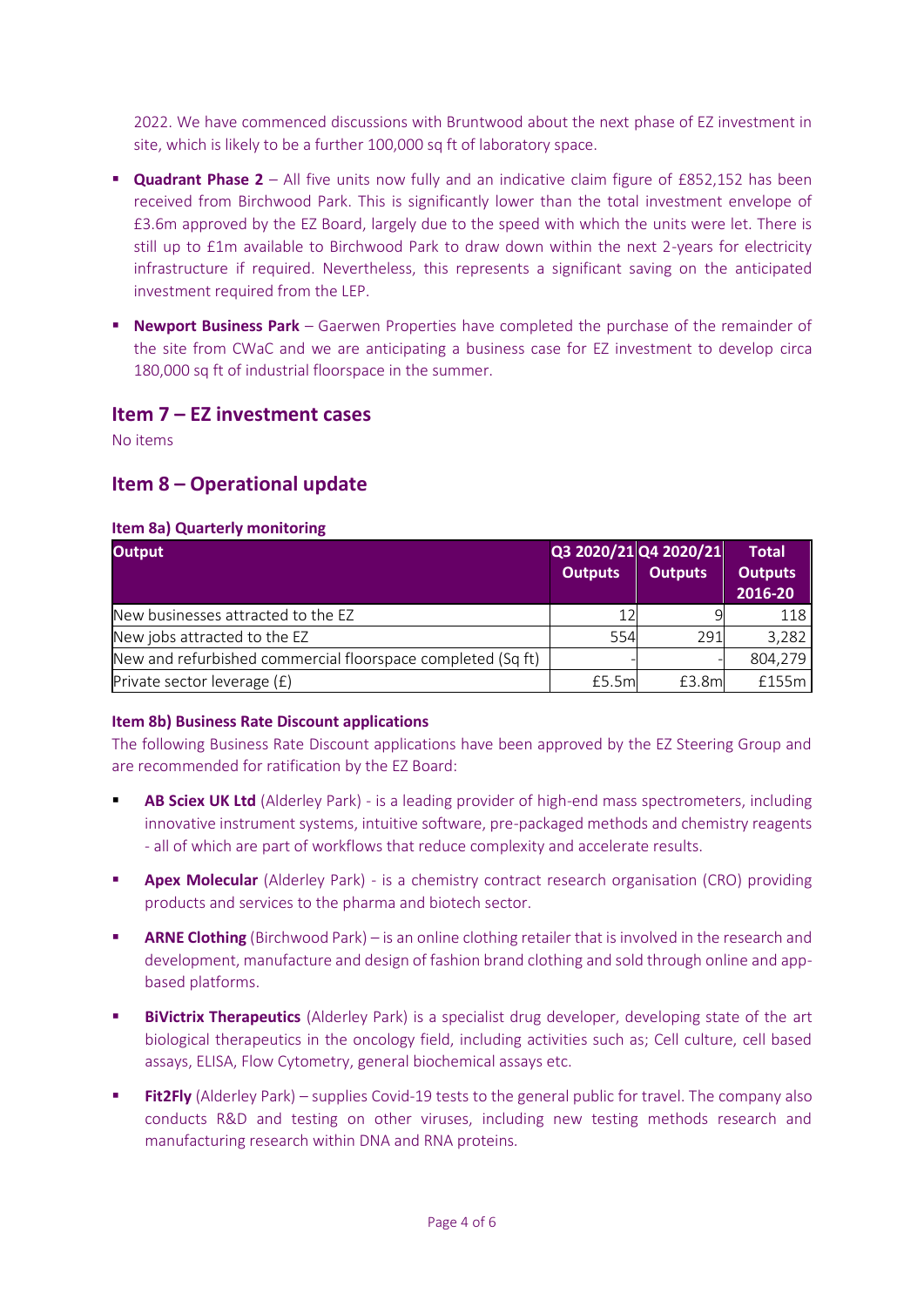- **Instil Bio UK** (Alderley Park) is a global, clinical-stage cell therapy company developing tumour infiltrating lymphocytes (TIL) for the treatment of cancer. growth test.
- **Kinomica** (Alderley Park) is a proteomic-data science and diagnostics company specialising in cell signalling. The company offers KScanTM, a powerful suite of advanced proprietary bioinformatics and phosphoproteomics analytical methods that can provide direct activity measurements of multiple endogenous kinases and comprehensive cell signalling network coverage.
- **Matrix Healthcare Solutions** (Alderley Park) is a pharmaceutical company, developing anti-viral product for the treatment of CMV and supplies concomitant and comparator products for use in clinical trials.
- **EXEDMED MedChemica** (Alderley Park) develops and supports AI software for the drug discovery pharma industry.
- **Monevo** (Alderley Park) is a B2BC personal loan marketplace and platform that operates in the UK, US, Poland and Australia. Monevo powers personal loan comparison and marketplaces for some of the world's leading financial services brands. Its API and white label solutions allow Monevo's partners to present and compare pre-approved loan offers from Monevo's panel of 100+ lenders.
- **New Red Planet** (Alderley Park) New Red Planet is an accountancy and payroll business, working across a number of sectors, including Health, technology, IT and engineering. NRP supports hundreds of workers and its clients to manage payroll and provide financial services, advice and guidance to a large number of companies and contractors working across these sectors. New Red Planet also works to support the research and development of payroll and accountancy software. NRP are directly involved in the development of timesheet approval and sharing software in the temporary labour market across all sectors.
- **Peak Proteins** (Alderley Park) are involved in the design/engineering of proteins using bioinformatics and protein structural information in order to make them more amenable to different types of drug discovery approaches. The EZ Board has previously approved a BRD application for Peak Proteins in 2017, this new application is for additional space taken by the company.
- **Quint Group** (Alderley Park) the Quint Group and its subsidiaries are an innovative fintech group of companies focused on improving access to credit. The Group's operations are focused on financial services and the provision of a lending marketplace and platform with support services providing a consumer credit comparison, provision of credit risk and related data to the UK financial services market and provision of credit reporting and repair services. R&D is a central part of the company's activities and it has developed innovative technology that provides a unique and differentiated offering in the consumer credit market.
- **Regulatory Science Associates** (Alderley Park) provides world class toxicology, safety science and regulatory support mainly to the agrichemical and pharmaceutical industries. They have extensive experience of assessing regulatory and specialist toxicological issues in regulatory environments worldwide, but with particular focus in Europe.
- **RTC Direct** (Birchwood Park) the company designs and distributes a range of branded and private label fragrance collections for a global customer base. In addition to their starLytes label, which is fast becoming a staple accessory across homes in the UK, Ireland and Europe, the company has recognised an increase in consumer demand for fun and nostalgic fragrances and have partnered